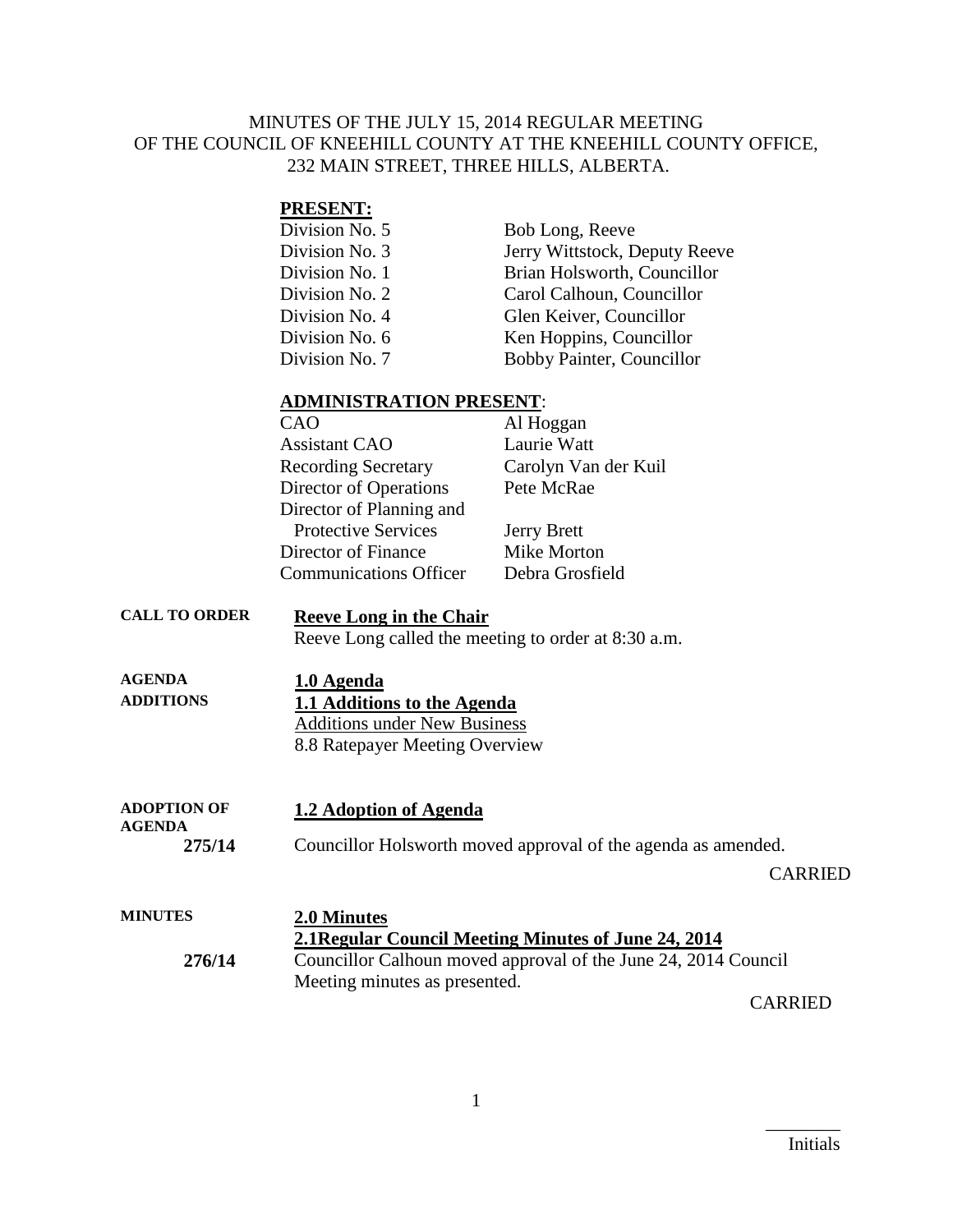| <b>OPERATIONS</b>         | <b>4.0 Operations</b>                                                                                                    |                |
|---------------------------|--------------------------------------------------------------------------------------------------------------------------|----------------|
| <b>OPER SUMMARY</b>       | <b>4.1 Operations Summary</b>                                                                                            |                |
| 277/14                    | Councillor Wittstock moved that Council receive the Operations                                                           |                |
|                           | Report as presented.                                                                                                     |                |
|                           |                                                                                                                          | <b>CARRIED</b> |
|                           |                                                                                                                          |                |
|                           | Debi Moon, reporter for the Capital, entered the meeting at 9:07 a.m.                                                    |                |
| <b>ROCK HILL RD</b>       | 4.2 Rock Hill Road-RGE RD 21-3 (South of Hwy 27)                                                                         |                |
| 278/14                    | Councillor Holsworth moved that Administration begin the process to                                                      |                |
|                           | permanently close Rge Rd 21-3, south of Hwy 21.                                                                          |                |
|                           |                                                                                                                          | <b>CARRIED</b> |
|                           |                                                                                                                          |                |
| <b>FINANCE</b>            | 5.0 Finance                                                                                                              |                |
| <b>POLICY #16-15</b>      | 5.1 Financial Policy #16-15- Tax Cancellations                                                                           |                |
| 279/14                    | Councillor Calhoun moved that Council approves the Tax Cancellation                                                      |                |
|                           | Policy $# 16-15$ as presented.                                                                                           |                |
|                           |                                                                                                                          | <b>CARRIED</b> |
|                           |                                                                                                                          |                |
| <b>BANK REC</b>           | 5.2 Bank Reconciliation- January to April 30, 2014                                                                       |                |
| 280/14                    | Councillor Calhoun moved that Council receive the January to April                                                       |                |
|                           | 30, 2014 Bank Reconciliation Reports as presented.                                                                       |                |
|                           |                                                                                                                          | <b>CARRIED</b> |
|                           | The meeting recessed from $9:06$ a.m. to $9:20$ a.m.                                                                     |                |
| <b>PLAN &amp; PROTECT</b> | <b>6.0 Planning and Protective Services</b>                                                                              |                |
| <b>GOLDEN ACRES</b>       | 6.1 Golden Acres Honey Products Ltd.- Direct Control District 3                                                          |                |
| <b>HONEY PRODUCTS</b>     |                                                                                                                          |                |
| 281/14                    | Councillor Wittstock moved that Kneehill County Council approves                                                         |                |
|                           | Development Permit Application 3444-14 with the following                                                                |                |
|                           | conditions:                                                                                                              |                |
|                           | 1. The development must conform to the site plan, dated July 8,                                                          |                |
|                           | 2014 that was submitted with the application.                                                                            |                |
|                           |                                                                                                                          |                |
|                           | 2. The Minimum Setback Requirements for this site are:<br>(a) 30.5 m (100 ft) from the rights-of-way of all other roads. |                |
|                           | (b) Side Yard: 7.6 m (20 ft).                                                                                            |                |
|                           | (c) Rear Yard: 7.6 m (25 ft).                                                                                            |                |
|                           | 3. All relevant Safety Codes Permits pertaining to Building,                                                             |                |
|                           | Private Sewage Treatment System, Gas, Electrical, and                                                                    |                |
|                           | Plumbing must be applied for prior to any work being                                                                     |                |
|                           | performed on site. Permits required may include, but are not                                                             |                |
|                           | limited to:                                                                                                              |                |
|                           |                                                                                                                          |                |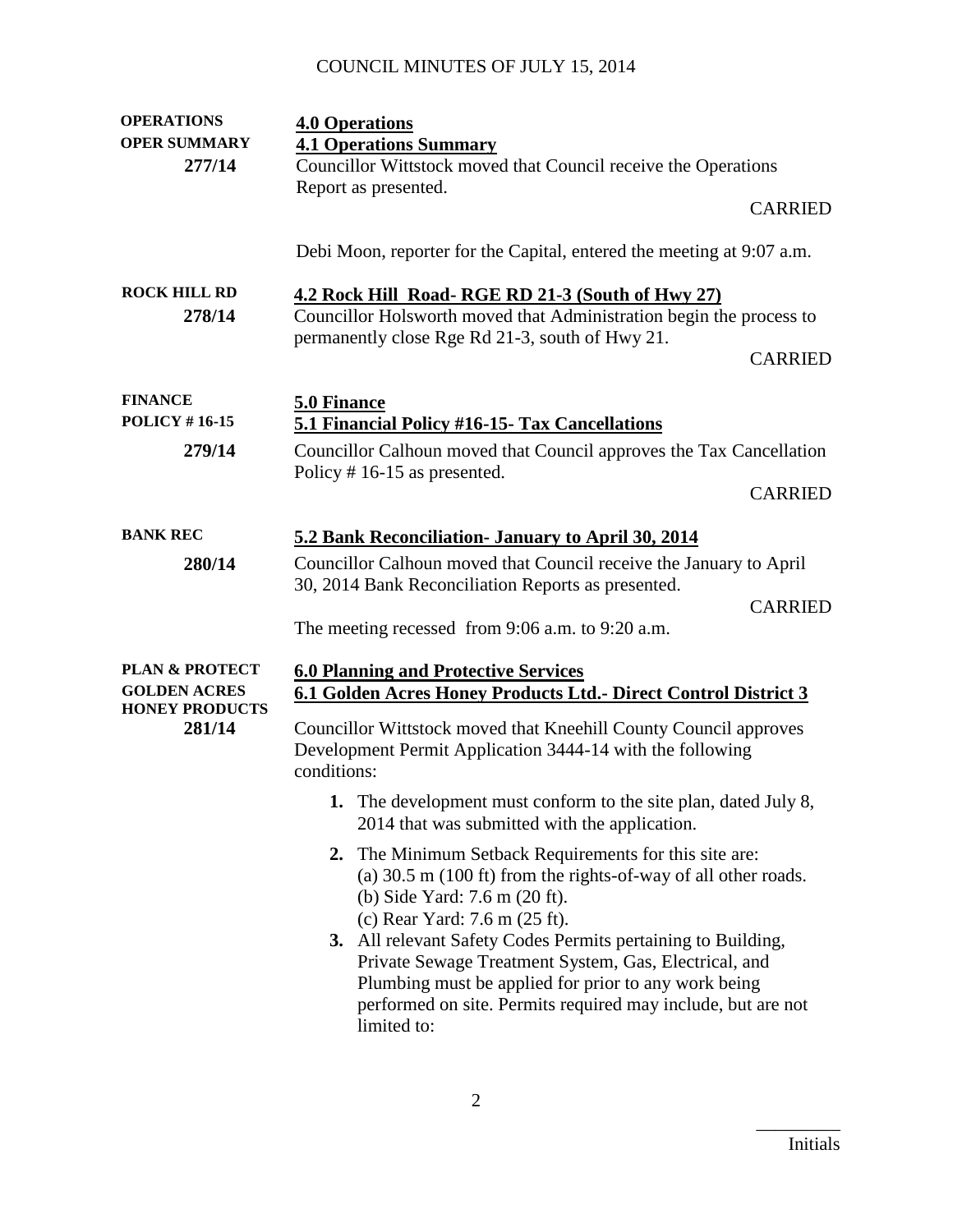- a. Engineered building design plans must be submitted with the required building permit to the satisfaction of the Safety Codes Officer (Building)
- b. Additional washrooms and other plumbing needs, for the second-storey addition, may require upgrades to the existing Private Sewage Treatment System (PSTS) and therefore may require a PSTS permit.
- **4.** The developer is responsible for making suitable arrangements with the utility companies for provision of services and/or necessary easements and ensuring all development is outside active utility rights-of-ways.
- **5.** To the satisfaction of the Development Officer, the esthetics and finishing to exterior of the proposed second story must be compatible to that of the of the principle structure.
- **6.** This development permit is subject to a 14 day appeal period commencing the date it is advertised in the local newspaper. Consequently, the permit becomes effective after this appeal period expires.
- **7.** This permit is valid for a period of 1 year from the date of issue or the date of an approved decision of the Development Appeal Board. If at the expiry of this period the development or construction has not been commenced or carried out with reasonable diligence this permit shall be invalid.

Failure to comply with the conditions of this permit will render it null and void.

#### CARRIED

| <b>NEW BUSINESS</b><br><b>STRAT PLAN DATES</b>  | <b>8.0 New Business</b><br><b>8.1 Strategic Planning Dates Revision</b>                                                                                                                          |
|-------------------------------------------------|--------------------------------------------------------------------------------------------------------------------------------------------------------------------------------------------------|
| 282/14                                          | Councillor Holsworth moved that Council accept Administration's<br>recommendation to revise the dates for the Strategic Planning sessions<br>as requested.                                       |
|                                                 | <b>CARRIED</b>                                                                                                                                                                                   |
| <b>KNEEHILL HEALTH</b><br><b>&amp; WELLNESS</b> | 8.2 Kneehill Health and Wellness Funding Request                                                                                                                                                 |
| 283/14                                          | Councillor Calhoun moved that Council approve sponsorship in the<br>amount of \$1,500 to the Kneehill Area Wellness Centre program for a<br>period of three years commencing on January 1, 2015. |

CARRIED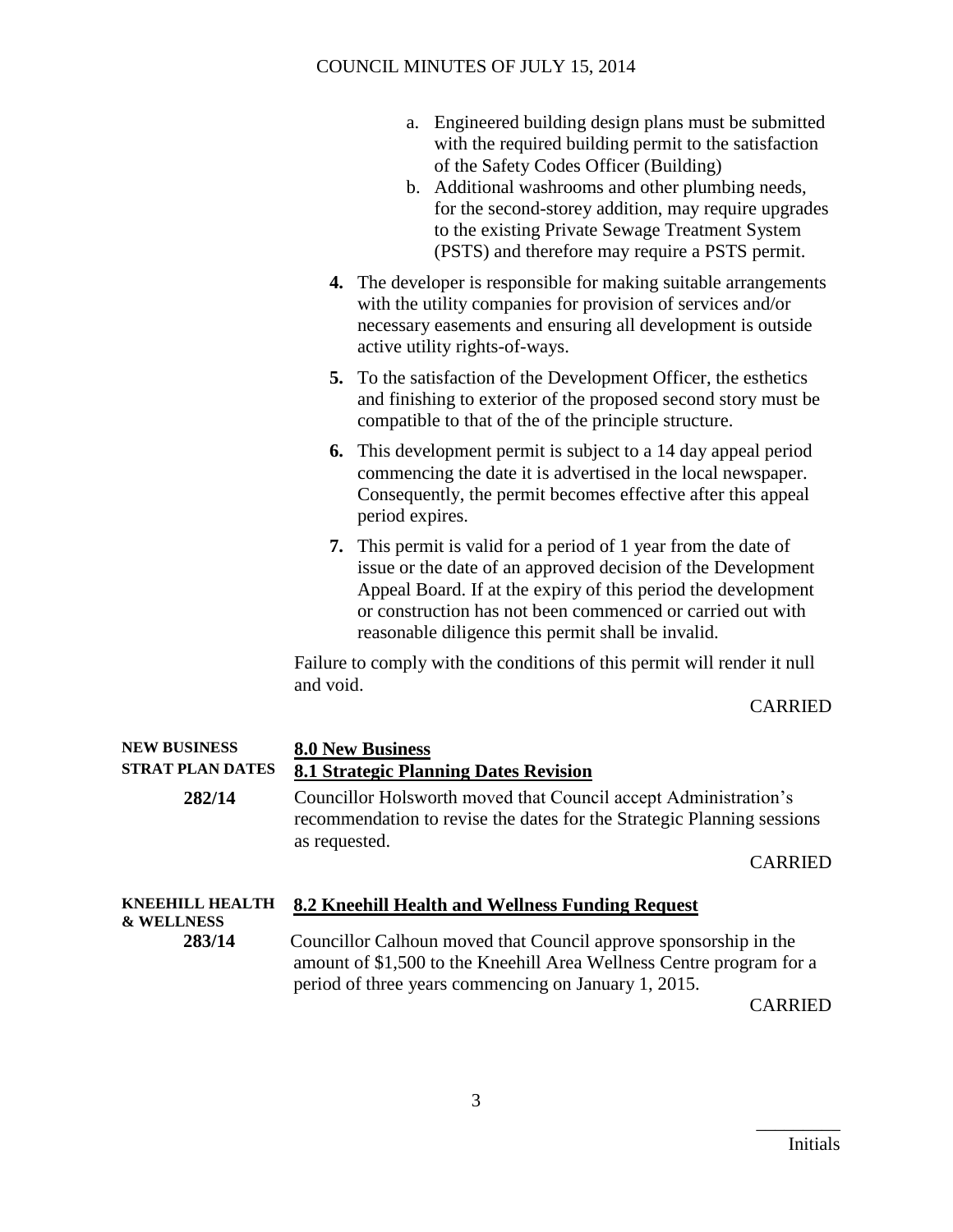| <b>ADOA CONF</b>                         | <b>8.3 ADOA Sponsorship Request</b>                                                                                                                                                                                                                                                                                                                                                                                |
|------------------------------------------|--------------------------------------------------------------------------------------------------------------------------------------------------------------------------------------------------------------------------------------------------------------------------------------------------------------------------------------------------------------------------------------------------------------------|
| 284/14                                   | Councillor Hoppins moved to provide sponsorship to the ADOA<br>Conference being held in Canmore, AB on September 28 to October 1,<br>2014 in the amount of $$1,500$ .                                                                                                                                                                                                                                              |
|                                          | <b>CARRIED</b>                                                                                                                                                                                                                                                                                                                                                                                                     |
| <b>THRASHERS</b><br><b>HOCKEY</b>        | <b>8.4 Three Hills Thrashers Junior Hockey Club Funding Request</b>                                                                                                                                                                                                                                                                                                                                                |
| 285/14                                   | Councillor Calhoun moved that Council provides support to the Three<br>Hills Thrashers Junior "B" Hockey Club, by sponsoring the "Friends of<br>Thrashers" sponsorship level in the amount of \$350.00 with the two<br>season tickets being donated to Kidsport.                                                                                                                                                   |
|                                          | <b>CARRIED</b>                                                                                                                                                                                                                                                                                                                                                                                                     |
| <b>MEDICAL/ADM</b><br><b>BLDG</b>        | 8.5 New Medical Clinic and Administration Building Draft Design<br><b>Approval</b>                                                                                                                                                                                                                                                                                                                                 |
| 286/14                                   | Councillor Hoppins moved to table this agenda item until later in the<br>meeting.                                                                                                                                                                                                                                                                                                                                  |
|                                          | <b>CARRIED</b>                                                                                                                                                                                                                                                                                                                                                                                                     |
| <b>VILLAGE OF ACME</b><br><b>REQUEST</b> | <b>8.6 Village of Acme Request</b>                                                                                                                                                                                                                                                                                                                                                                                 |
| 287/14                                   | Councillor Calhoun moved to send a letter to the Village of Acme<br>advising Council that Kneehill County presently does not have the<br>capacity to assist with their request but to remind the Village that they<br>may use the Regional Urban Sustainability Grant Operating funds to<br>look into private consultants that specialize in Municipal Government<br>to assist with their needs.<br><b>CARRIED</b> |
| <b>SPOG &amp; AER MTG</b>                |                                                                                                                                                                                                                                                                                                                                                                                                                    |
|                                          | 8.7 Meeting with Sundre Petroleum Operators Group and Alberta<br><b>Energy Regulator</b>                                                                                                                                                                                                                                                                                                                           |
| 288/14                                   | Councillor Wittstock moved that Council authorize the attendance of<br>the Reeve to attend the Sundre Petroleum Operators Group and Alberta<br>Energy Regulator meeting on Thursday, July 17th, 2014.<br><b>CARRIED</b>                                                                                                                                                                                            |
| <b>RATEPAYER MTG</b>                     | <b>8.8 Ratepayer Meeting Overview</b><br>Council discussed the 2014 Ratepayer format.                                                                                                                                                                                                                                                                                                                              |
|                                          | The meeting recessed from 10:44 a.m. to 10:56 a.m. Councillor Keiver<br>was not present when the meeting reconvened.                                                                                                                                                                                                                                                                                               |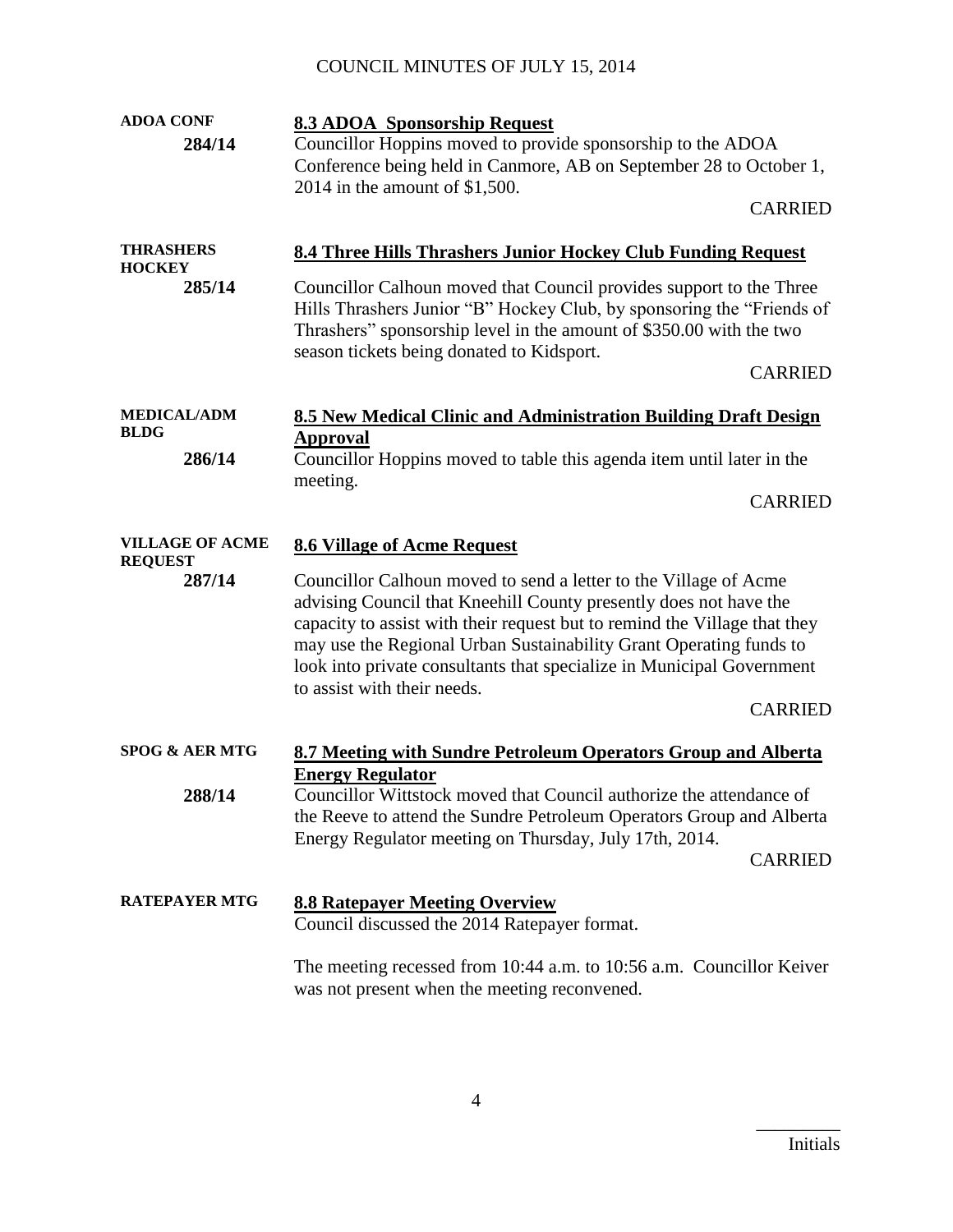| <b>COUNCIL REPORTS</b><br><b>DRUM SOLID</b><br><b>WASTE</b> | <b>10.0 Council and Committee Reports</b><br><b>10.1 Drumheller and District Solid Waste- A written report was</b><br>submitted by Councillor Calhoun on the meeting she attended on June<br>19, 2014 in Drumheller. |
|-------------------------------------------------------------|----------------------------------------------------------------------------------------------------------------------------------------------------------------------------------------------------------------------|
| <b>ASB</b>                                                  | <b>10.2 Agricultural Service Board-</b> Unapproved minutes were provided<br>from the June 19, 2014 meeting.                                                                                                          |
| <b>JMPC</b>                                                 | <b>10.3 Joint Municipal Planning Commission</b> - Unapproved minutes<br>were provided from the June 20, 2014 meeting.                                                                                                |
| <b>KR FCSS</b>                                              | 10.4 Kneehill Regional FCSS- Approved minutes from the May 15,<br>2014 meeting and Unapproved minutes from the June 26, 2014 meeting<br>were provided.                                                               |
| DR R&R                                                      | <b>10.5 Doctor Recruitment and Retention</b> - Unapproved minutes were<br>provided from the May 20, 2014 meeting.                                                                                                    |
| <b>BMO FARM FAMILY</b>                                      | 10.6 2014 Farm Family Award Ceremony- Written report was<br>submitted by Councillor Wittstock on the Farm Family Award<br>Ceremony he attended on July 7, 2014 with the Sawyer Family.                               |
| <b>KHILL REGIONAL</b><br><b>PARTNERSHIP</b>                 | <b>10.7 Kneehill Regional Partnership Steering Committee-</b><br>Unapproved minutes were provided from the June 16, 2014 Steering<br>Committee meeting.                                                              |
| <b>T-HILLS PARADE</b>                                       | <b>10.8 Three Hills Parade</b> – A verbal report was given by Councillor<br>Wittstock on the Three Hills Parade that was held on Saturday July 12,<br>2014 and Anderson Park Opening Ceremony.                       |
| 289/14                                                      | Councillor Wittstock moved that Council receive the Council and<br>Committee reports as presented.<br><b>CARRIED</b>                                                                                                 |
|                                                             | Debi Moon left the meeting at 11:06 a.m.                                                                                                                                                                             |
| <b>CORRESPONDENCE</b><br>290/14                             | <b>11.0 Correspondence Report</b><br>Councillor Hoppins moved that Council receive the Correspondence<br>Report as presented.<br><b>CARRIED</b>                                                                      |
| <b>COUNCIL ACT LIST</b><br>291/14                           | <b>12.0 Council Follow-up Action List</b><br>Councillor Wittstock moved that Council receive the July 15 <sup>th</sup> , 2014<br>Council Follow-Up Action List as presented for information.                         |

CARRIED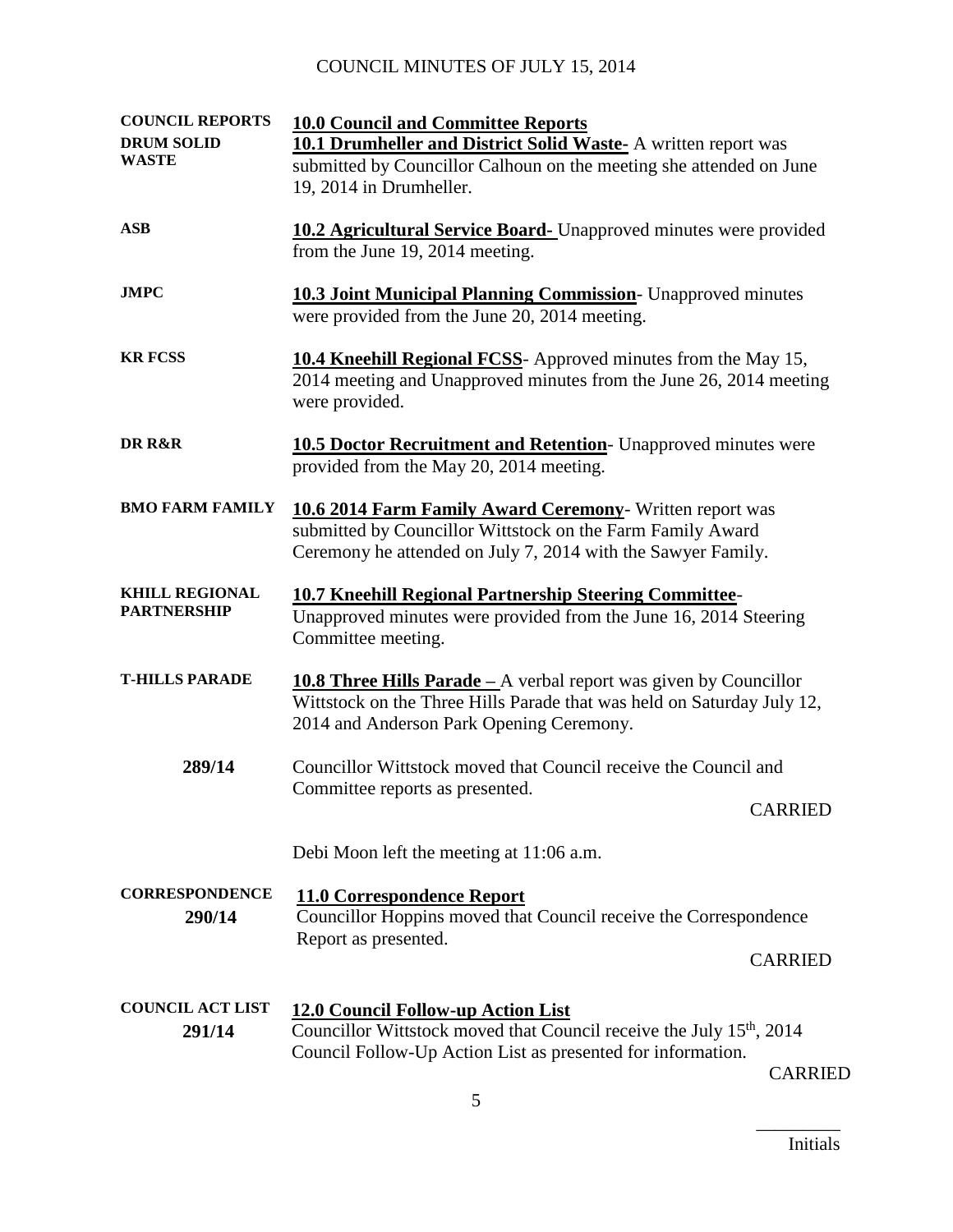| <b>IN-CAMERA</b>                  |  | 14.0 In-Camera                                                                                                                                                                                                                                             |
|-----------------------------------|--|------------------------------------------------------------------------------------------------------------------------------------------------------------------------------------------------------------------------------------------------------------|
| 292/14                            |  | Councillor Calhoun moved that Council go into In-Camera at 11:16 a.m.<br><b>CARRIED</b>                                                                                                                                                                    |
|                                   |  | Councillor Calhoun left the meeting at 11:17 a.m.<br>Councillor Calhoun entered the meeting at 11:45 a.m.<br>Councillor Painter left the meeting at 12:50 p.m.                                                                                             |
| 293/14                            |  | Councillor Calhoun moved that Council go out of In-Camera at 12:45<br>p.m.                                                                                                                                                                                 |
|                                   |  | <b>CARRIED</b>                                                                                                                                                                                                                                             |
| <b>MEDICAL/ADM</b><br><b>BLDG</b> |  | 8.5 New Medical Clinic and Administration Building Draft Design                                                                                                                                                                                            |
| 294/14                            |  | Approval Cont'd<br>Councillor Hoppins moved to remove this agenda item off the table.<br><b>CARRIED</b>                                                                                                                                                    |
| 295/14                            |  | Councilor Holsworth moved that Council approves the draft design as<br>submitted and that Administration be directed to go to the tender stage<br>with this project, with tender openings to be completed during a<br>regularly scheduled Council meeting. |
|                                   |  | Councillor Hoppins requested a recorded vote.<br>Councillors Painter and Keiver were absent from the vote.                                                                                                                                                 |
|                                   |  | <b>IN FAVOUR:</b><br><b>OPPOSED:</b><br>Reeve Long<br><b>Councillor Hoppins</b><br><b>Councillor Calhoun</b><br><b>Councillor Wittstock</b><br><b>Councillor Holsworth</b>                                                                                 |
|                                   |  | <b>CARRIED</b>                                                                                                                                                                                                                                             |
| <b>MOTIONS IN-CAM</b><br>296/14   |  | 15.0 Motions from In-Camera<br>Councillor Hoppins moved that Administration is directed to complete<br>the recommended action that was discussed in-camera regarding the<br>legal issue.<br><b>CARRIED</b>                                                 |